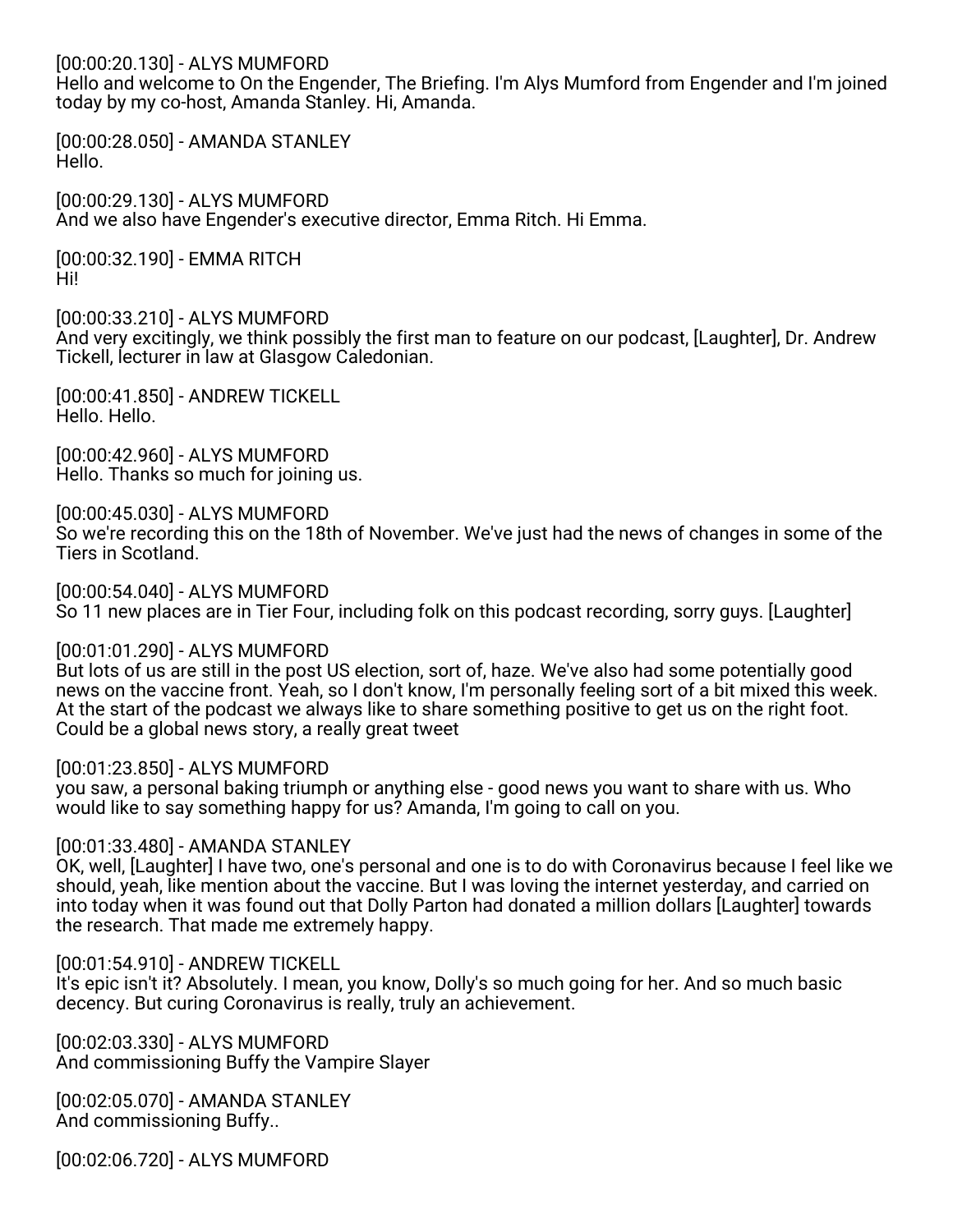Possibly greatest achievements in recent years

[00:02:09.600] - AMANDA STANLEY As well as being an incredible country singer.

[00:02:12.070] - AMANDA STANLEY

So, yeah, that was that was lovely to see online yesterday. And then my other positive news is that which actually I thought I'd mentioned to you guys already, but I haven't. So world exclusive, huge, everyone will care. [Laughter]. Is that in January, Covid permitting, I'm going to be starting a little construction course. So I'm going to be learning how to like, building and joinery and tiling and things. Because why not? Why not? I love practical skills.

[00:02:39.220] - ALYS MUMFORD That's super exciting, nice! [Laughter]

[00:02:40.650] - AMANDA STANLEY So yeah, if you need your bathroom tiled maybe by next June I'll be kind of okay at doing it.

[00:02:47.490] - ALYS MUMFORD That is very good to know. Andrew, have you got anything positive you can share with us?

[00:02:52.560] - ANDREW TICKELL

Positive. You know I was thinking just my baking has gone poorly this week. I've been attempting to embark on cardamom buns and regrettably my yeast was dead.

[00:02:58.983] - ALYS MUMFORD Oh no.

[00:02:59.100] - ANDREW TICKELL

So although they tasted quite good, you could have played hockey with them. [Laughter] So that probably doesn't count as a positive story. Well, I do have a sort of positive story, but it's also a positive story with a kind of darker context to it.

### [00:03:10.260] - ANDREW TICKELL

I'm starting up at GCU with my colleague Seonaid Stevenson, a campaign about complainer anonymity in sexual offense cases in Scotland. And it was picked up this week on BBC Radio Four in the Law in Action. It's an issue which people, I think, quite often think that complainers have a right to anonymity, but in fact, no such right exists. And know the ordinary academic thing would be to point out a problem, and then not to fix it.

### [00:03:34.890] - ANDREW TICKELL

But we've decided we're going to fix it. So we're wanting to change the law on this in Scotland. And although it's a big problem, that the law hasn't been reformed in this way. And it's a big problem and a bad thing that people don't have such rights. It was a really well framed debate on the Radio Four programme with Miss M, who famously brought the civil rape case, really reflecting on what it meant. So it wasn't an arid legal thing.

[00:03:56.970] - ANDREW TICKELL It was a really lived, human, reason for why it mattered.

[00:04:01.170] - ANDREW TICKELL

And, you know, it's so easy for these things, these ideas, these changes which you propose to be completely railroaded into another type of discussion.

### [00:04:08.640] - ANDREW TICKELL

So it was really encouraging to me that, this week was just such a positive framing about why Scotland needs to change the law now. And I'm feeling reasonably optimistic that we may be able to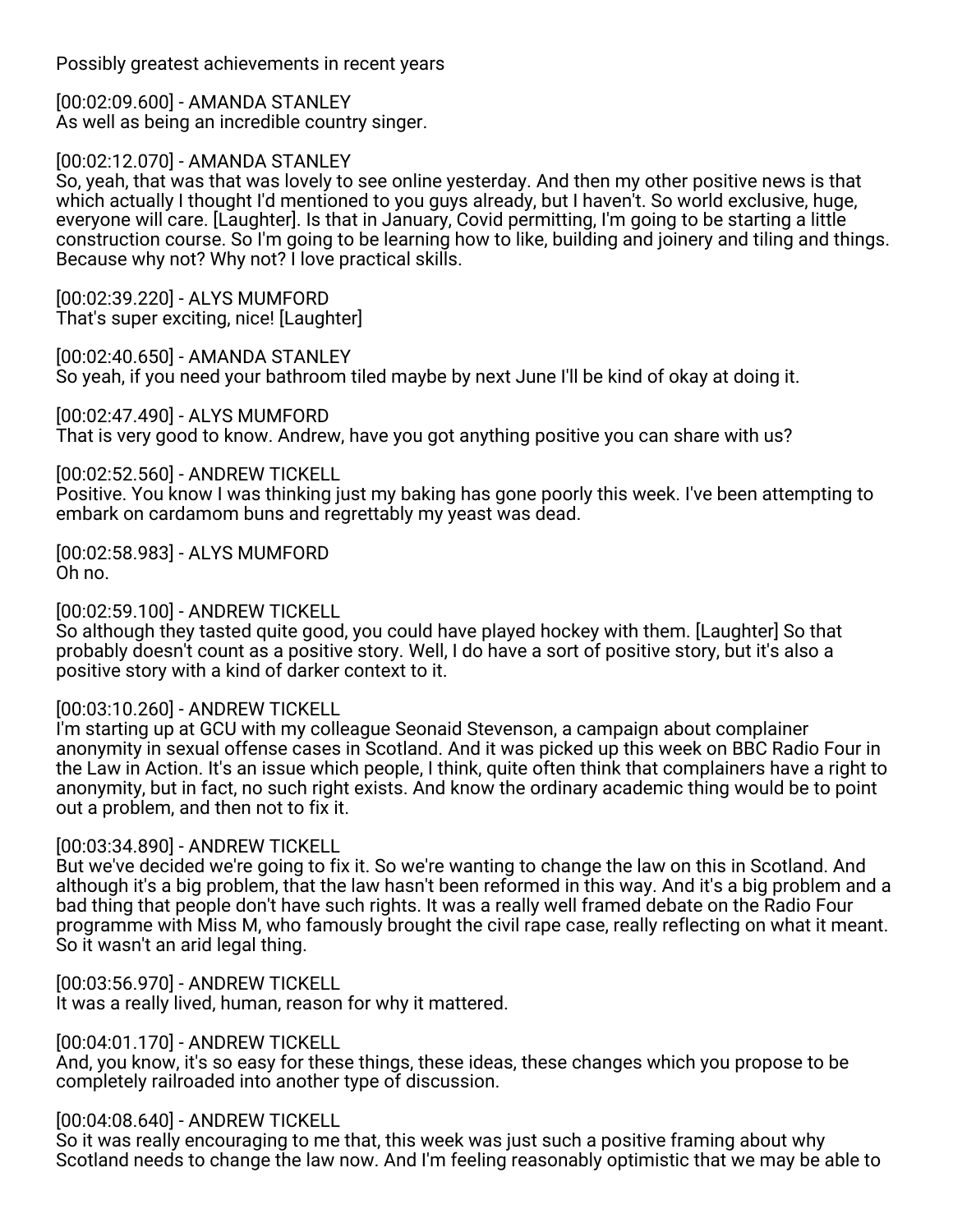to fix that and bring Scotland to line with more or less every other common law jurisdictions I'm looking at, at the moment. So there's a wee sense of some progress around that.

#### [00:04:27.420] - ALYS MUMFORD

Oh, that's great to hear. And we will and we'll put a link to that programme in the show notes and more info about the campaign as well, if folk want to find out more about that. Emma Ritch -

[00:04:39.330] - EMMA RITCH Yes, Alys Mumford.

### [00:04:41.700] - EMMA RITCH

What I had on my podcast notes was Dolly Parton, book clubs, Buffy the Vampire Slayer [Laughter]. And so I'm glad to join in the general chorus of praise for the excellent Dolly Parton. But I guess another thing that's been quite good news this week I think, has been Dominic Cummings leaving Downing Street. Or maybe not leaving Downing Street, it's kind of hard to tell, but I think one of the critical narratives that's been woven around that has been that the culture wars are over and 10 Downing Street is no longer going to be weaponising

#### [00:05:13.200] - EMMA RITCH

equality around various groups in its quest for political leverage. So obviously, we'll need to wait and see whether that transpires or not, but maybe some hopefulness that we can dial down some of the heat and partisanship around some of the things we all care about.

[00:05:28.361] - ALYS MUMFORD Amazing.

[00:05:29.090] - ANDREW TICKELL I think that's a remarkably optimistic. [Laughter]

[00:05:33.800] - ALYS MUMFORD This is the one bit of the show where we have to be optimistic, so it's fine.

[00:05:36.770] - ANDREW TICKELL Okay that's fine! [Laughter] I'll park my long-held cynicism.

### [00:05:41.330] - ALYS MUMFORD

I want to add to the Dolly love with also putting in some Marcus Rashford love, who has also started a book scheme, presumably inspired by Dolly. But yes, in a in a good rebuttal to the newspapers who seem to find objectionable that a Black man should spend money, while also talking about child poverty. So, well done, Marcus Rashford as well.

#### [00:06:00.890] - ALYS MUMFORD

My positive, we've - at Engender - have held two really nice film screenings lately. So I'm going to share that because it was really nice to have a movie night with some feminists via Zoom. So thanks to everyone that joined those. We showed Who's Counting? A documentary about Marilyn Waring, which is free on YouTube and has been recommended many times on this podcast. And then just yesterday we showed Chisholm '72: Unbought and Unbossed, which I think you can get on some payfor platforms about Shirley Chisholm's campaign for the presidential nomination, which was great.

#### [00:06:35.090] - ALYS MUMFORD

Yeah, really nice to have some feminist chats with women from across Scotland. So, yeah, feeling good after that.

[00:06:42.080] - AMANDA STANLEY So, shall we move on to today's episode then?

[00:06:45.380] - ALYS MUMFORD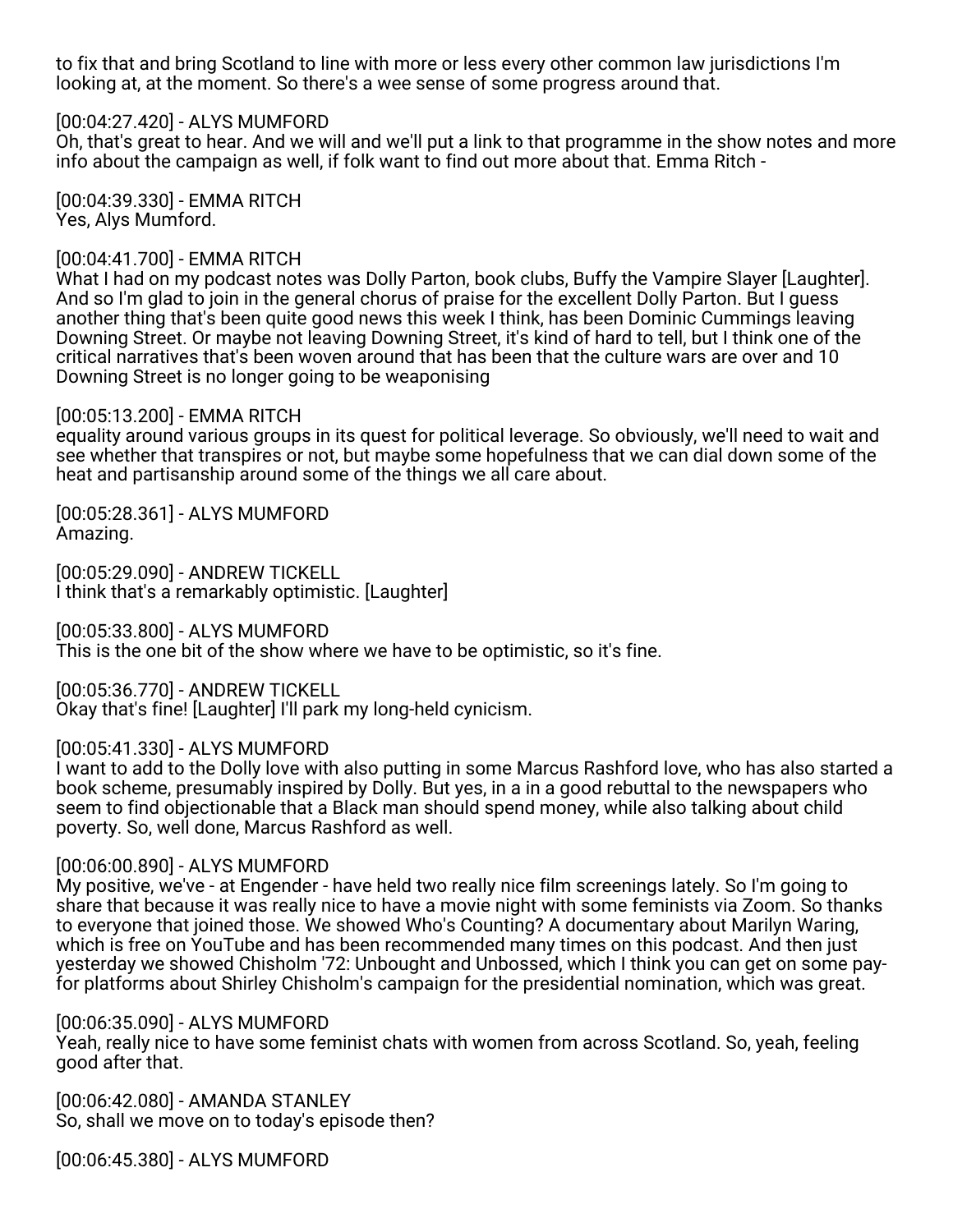We'd better have.

# [00:06:46.060] - AMANDA STANLEY

Yeah. So today we are talking all about Hate Crime. This is something that we covered previously back on On The Engender in season one, when we were talking about violence against women online. But now we're going to focus on Hate Crime legislation specifically as the Hate Crime and Public Order Scotland Bill is making its way through parliament and making headlines just now. Andrew, you've been one of the leading voices patiently explaining to people, and the press, what Hate Crime is and what the bill is proposing.

[00:07:12.380] - AMANDA STANLEY So could you briefly explain to our listeners what that is?

# [00:07:15.950] - ANDREW TICKELL

Absolutely, yes. I suppose it's useful to start at the beginning. You know, what's the situation with Hate Crime now? This is not a completely new bill, but it is a consolidating bill.

### [00:07:25.790] - ANDREW TICKELL

So it's trying to bring all of the various shreds and threads of Hate Crime together, because as it stands at the moment in Scotland, it's a complete mess. It's distributed all over the place. There's some characteristics which are listed, others not, and there's a range of discrepancies in how the law treats it. So a while ago, the Scottish government asked Lord Bracadale, a Scottish judge, to go away and look at this area of law, contemplate the options, look at what other countries do, informed by some expert reports, by colleagues at the University of Glasgow.

# [00:07:53.960] - ANDREW TICKELL

Very good reports from Professors Leverick and Chalmers on that.

[00:07:57.380] - ANDREW TICKELL

And then he came up with the report and gave that to the Scottish government.

### [00:08:00.270] - ANDREW TICKELL

And this bill is really actioning most of that. But following it in the media, you might get the impression this has emerged from nowhere. And that's not the case. It's really an attempt to consolidate the rules on this, to rationalise the rules on it. But inevitably, because it does propose not just aggravators, but new offences of stirring up hatred against some of the listed groups, we have controversy, I think, legitimately to some extent, and exaggeratedly to a considerable extent, about the free speech implications of that legislation.

# [00:08:29.810] - ANDREW TICKELL

So that's really what we're doing here, trying to consolidate the law. But it is proving remarkably controversial. And I think, as you rightly said, I'm trying patiently to explain it. There's an awful lot of misinformation, I think, and just simple misunderstanding, which perhaps speaks of the fact that public legal education in Scotland needs a lot of work because a lot of the things people are finding, sort of, triggering their anxieties and rage about this legislation are actually already part of the law in Scotland.

# [00:08:55.090] - ALYS MUMFORD

Yeah, for sure. Thank you. And we will definitely come back to some of the things you mentioned there, some of the specifics of it. I think it's interesting as well, looking at what people's knowledge of the law and when you were talking just about the anonymity campaign at the start there. And we've also discussed things around confidentiality and court cases in previous podcasts, which a lot of people assume are law but actually are often convention, or actually exist law in a different way.

### [00:09:19.760] - ALYS MUMFORD

So that's a definitely a good point about how we educate people on legislation and law. So Emma, when we look at Hate Crime, a lot of people, and I include myself in this, would probably have tended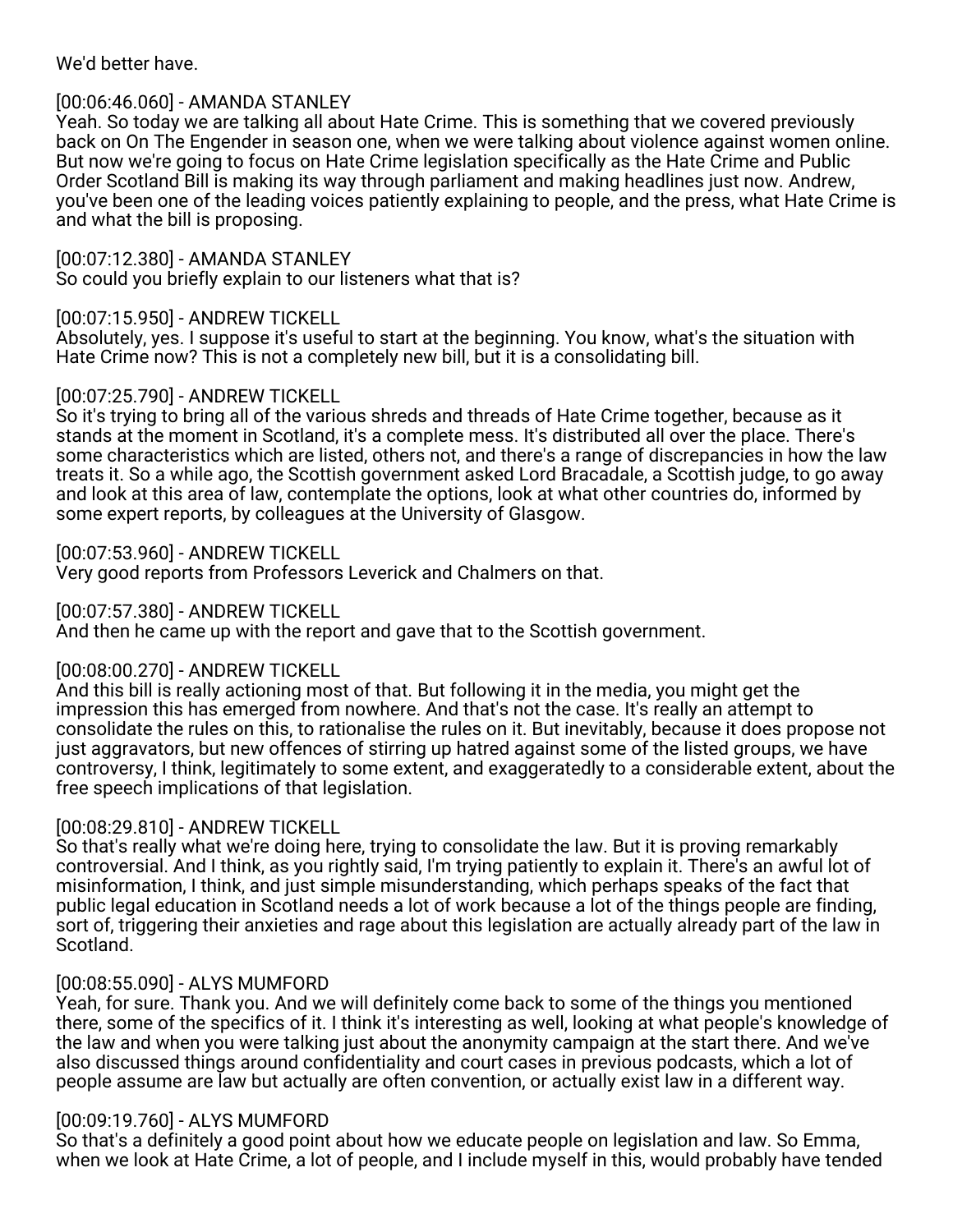to think about racism, homophobia, and of course, these are key concerns for feminists. But where does Hate Crime legislation fit in with other areas of tackling women's inequality that the Engender works on? And why are we talking about it?

### [00:09:45.050] - EMMA RITCH

The idea of Hate Crime is one that we broadly support. So it boosts the sanctions for crimes that are carried out to terrorise or exclude a particular group. And every minority group obviously includes women, as you kind of tucked into your question. And I think you're right, Alys, the kinds of examples of Hate Crime that come most readily to mind, things like violent assaults on lesbian couples, arson attacks by white supremacists. And so Hate Crime is the justice system's way of recognising that an attack on an individual from a minority group

### [00:10:18.220] - EMMA RITCH

will affect the whole of that group. And make members of that group feel literally less safe. There are a couple of reasons why the concept doesn't track so easily to women. Firstly, women aren't a minority group, and the people most likely to attack, hurt, and harm us are the people we live with. And that presents a really uneasy fit. So is FGM a Hate Crime, for example? Is violence perpetrated on a disabled woman by a carer ever a Hate Crime?

# [00:10:48.610] - EMMA RITCH

And secondly, and relatedly, there is an increasing association with Hate Crime and extremism across Europe. And while there are terrorists who are motivated by hatred against women, a lot of the violence perpetrated against women is a product of power differentials, which could be expressed as things like superiority, entitlement, indifference, towards women rather than hate. The concept of Bias Crime rather than Hate Crime is starting to gain some traction. But feminists have done a lot of work to theorise violence against women, and it makes a lot of sense to Engender that we start there, in generating ideas about the law.

### [00:11:28.610] - EMMA RITCH

And as you've said Alys, misogyny is all around us. Sexist harassment impacts on women's safety and well-being every day. We're always trying to be creative and ambitious in ways to interrupt that, but the current offer on the table of a gender or sex aggravation - we don't think is the right answer.

### [00:11:46.540] - AMANDA STANLEY

So can we just take a minute just to talk a wee bit more about aggravation? So am I right in thinking that you can't be convicted of a Hate Crime in the same way you can be convicted for breach of the peace or manslaughter?

### [00:11:57.040] - ANDREW TICKELL

You couldn't be convicted of manslaughter at all in Scotland, because it's culpable homicide. That's the English offence. That's the inner law teacher in me, I couldn't help myself. Yeah, so aggravators don't create any new criminal offences at all. They are, as the name suggests, aggravating factors. They make more extreme. They reflect in punishment the nature of a crime. So we attach them mostly to charges like threatening or abusive behaviour, which is already a criminal offence and is very often used in these kind of public facing contexts to prosecute behaviours.

### [00:12:25.660] - ANDREW TICKELL

So aggravators are really about two things at the moment. Either, where we can prove that the crime was motivated by malice or ill will towards the victim's perceived characteristics, not what they actually are, but the perception of the attacker. Or alternatively, and much more commonly, where the attacker or the person who threatens the individual says something immediately before, during, or after the commission of the offence. Which evinces malice or ill will, effectively demonstrates hostility towards the victim based on these characteristics.

### [00:12:58.360] - ANDREW TICKELL

So it's really often about what the accused person says, in the course of an attack which allows you to ground the aggravator. But it has no free speech implications, I would argue, because it doesn't make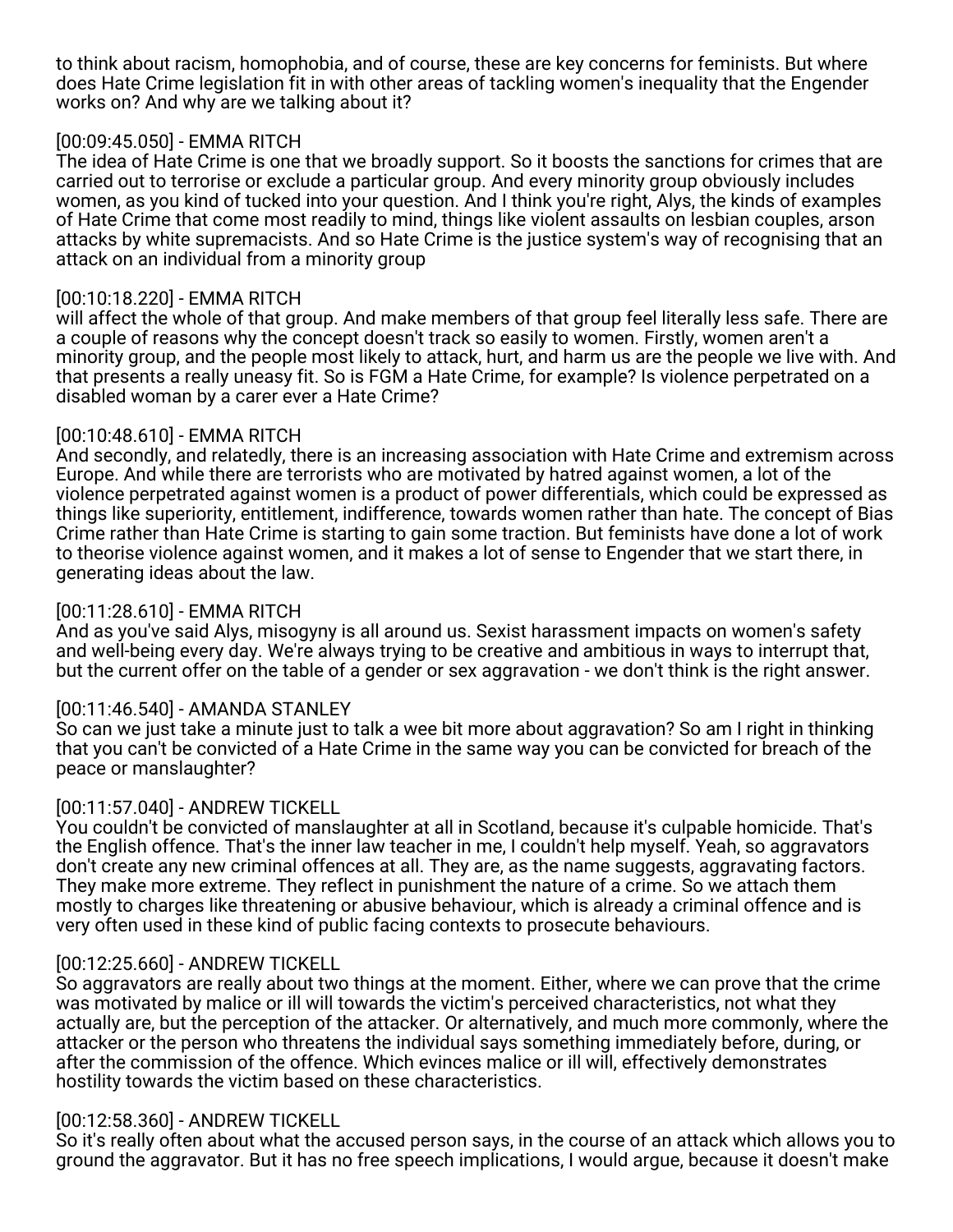anything criminal, which is currently lawful. It's simply a way of marking out, testing, recording, condemning, identifying these types of offences where you do have that motivation rooted in malice and ill will. There's some suggestion in the course of this bill that we should move towards the idea of simply demonstrating hostility.

### [00:13:26.710] - ANDREW TICKELL

Lord Bracadale recommended that it's simply more comprehensible to the average punter than this sort of Dickensian vocabulary of evincing malice or ill will. But that's what an aggravator basically is. And if this bill was just about that, I take Emma's point about the alternative interpretation of it.

#### [00:13:42.070] - ANDREW TICKELL

But it was just aggravators we were having. There's no way this bill would be causing all of the heat and lack of light that we're currently seeing around at all.

#### [00:13:49.980] - ALYS MUMFORD

So the aggravation is something that gets sort of added onto the offence, based on people's intent or the language used?

[00:13:58.120] - ANDREW TICKELL Yeah, usually what they say, almost always what they say.

#### [00:14:00.330] - ANDREW TICKELL

I mean, because it's so often difficult to prove what people's actual motivations are in these contexts. I mean, if someone, for example, has a WhatsApp group where they go out and arrange to go and attack people of a particular ethnic minority or sexuality or whatever. Then you've got the evidence to back that up. But most of the time it's based on, you know, what did they say before, during or after the offence? And unlike the crime itself, it doesn't have to be corroborated in Scotland.

#### [00:14:22.680] - ANDREW TICKELL

So you don't need a second independent source of evidence to prove the aggravator. One source is sufficient to do that. And it's the most important part of the bill in practice. You know, people who've been slacking off the Hate Crime bill as some kind of misconceived, woke nonsense and all of those kinds of talking points. Just completely ignore part one of the bill, despite the fact that for people in reality, who are going to experience harassment in the street, in public, people being threatening or abusive towards them, it's the most important section of this legislation.

### [00:14:51.360] - ANDREW TICKELL

But it's been completely hijacked by discussion of the second part about stirring up of hatred. I mean, understandably to some extent, because those are the provisions which do have some free speech implications on any reading. But nevertheless, I think it's kind of unforgivable that folk have given themselves permission just to, sort of, slate the legislation, ignoring the fact this is absolutely critical for recognising the kind of harassment and appropriately punishing it through the criminal justice system for sure.

#### [00:15:18.700] - ALYS MUMFORD

And yeah, I think that's always a really good reminder when we talk about any legislation really, that it's got people at the end of it. You mentioned there the stirring up and intent I wanted to talk about that a little bit. And as you were talking there Emma, about the misogyny that we see in society and the fact that for women, the most likely place it happens is home. There are examples you mentioned of men's violence or incitement to violence, which is so clearly rooted in misogyny.

#### [00:15:46.770] - ALYS MUMFORD

So I'm thinking here of Roosh V, of Addy A-game, of incels in general who are encouraging sexual violence towards women and other forms of violence.

[00:15:56.730] - ALYS MUMFORD Where does that fit in with all of this?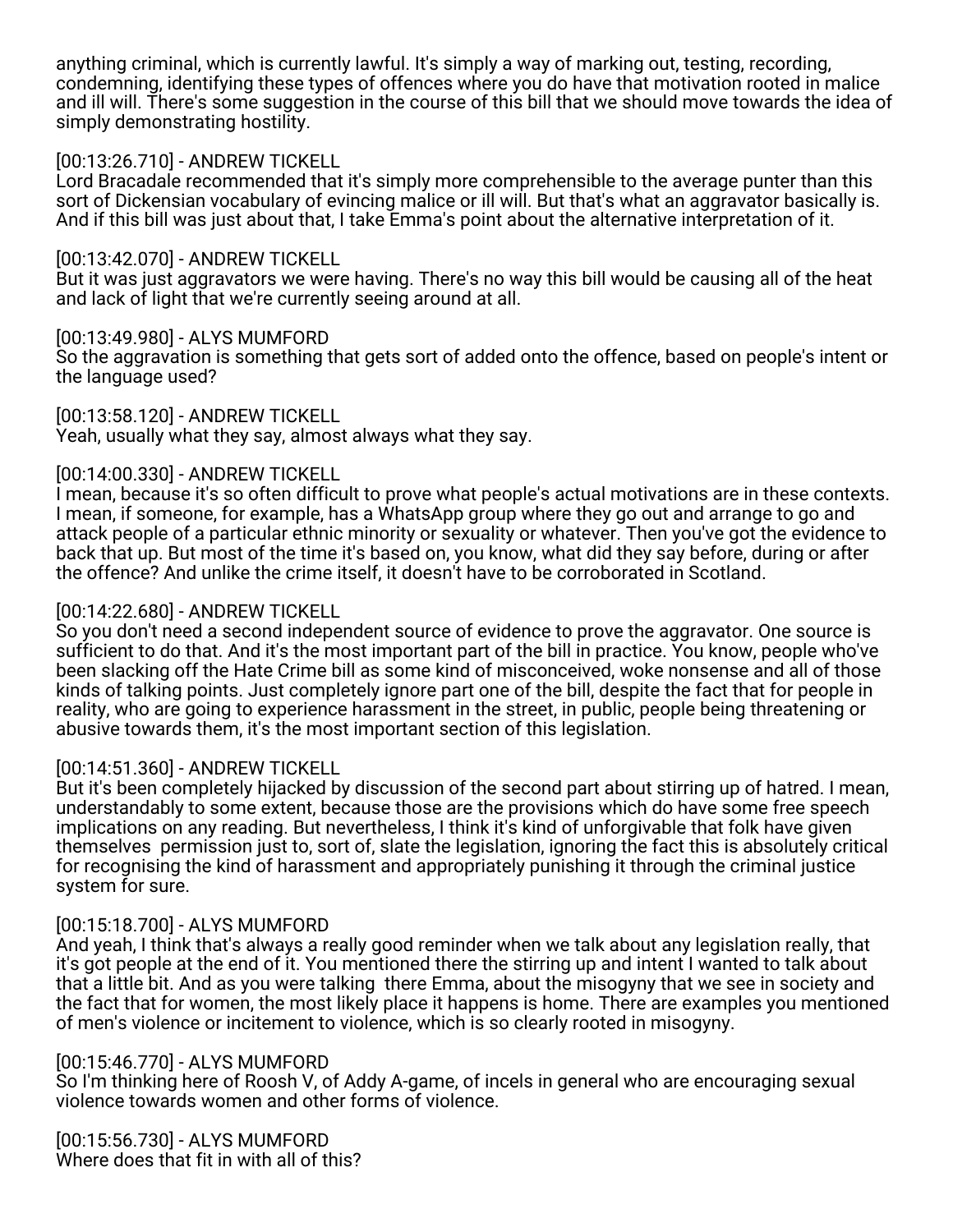# [00:15:59.520] - EMMA RITCH

Roosh V, I think would be the most of the examples you cited Alys, likely to fall under the heading of incitement. The Addy A-Game example, I think, really underlines why aggravation might be a problem.

[00:16:14.700] - ALYS MUMFORD

So can you briefly explain what Addy A-Game is Emma? I know I mentioned it.

#### [00:16:16.930] - EMMA RITCH

Yes, sure. So Rape Crisis Scotland spoke recently at a webinar we did on Hate Crime and they talked about a so-called pick up artist called Addy A-Game. He was a man who was exposed by BBC's The Social in January 2019. And he had been targeting, following and approaching young woman as part of a so-called game, to teach other men how to pick up women. And he was covertly filming those encounters on the streets.

#### [00:16:46.710] - EMMA RITCH

And then apparently audio of women having sex. Following a massive public outcry. There was a police investigation and that led to a kind of cobbling together of offences to try and charge him with. And he was charged with sexual assault and voyeurism and later convicted of five counts of threatening and abusive behaviour in September 2019. And the jury was convinced he was behaving in a threatening manner, likely to cause a reasonable person to suffer fear or alarm. He was 35 at the time and the young women were 16, 17, 20 and 24.

#### [00:17:24.720] - EMMA RITCH

His conviction was overturned a couple of months ago in September for a number of reasons. But I think quite importantly for us, the judgement stated in that instance: it does not seem to us that a polite conversational request or compliments can be construed as threatening merely because it is uninvited or unwelcome. There was nothing in the appellant's behaviour, the judgement carried on, which was overtly threatening or which could reasonably be construed as threatening. And there seems to be a disconnect between what the court understands to be harassment and what women understand to be harassment and an aggravation really wouldn't have helped there.

### [00:18:05.670] - EMMA RITCH

It wouldn't have created a new offence, and it didn't seem like it would have assisted the court in any way in determining that what he was doing was sexist or that he was evincing malice and ill will.

#### [00:18:19.800] - ANDREW TICKELL

Yeah, I think that's absolutely right. I mean, an aggravator would do nothing. It's a curious judgement that by Lord Turnbull in that case. I've been showing it to my students recently who are mostly, in Glasgow Cali, you know, young women, many of them younger than the folk that were approached by Adnan Ahmed.

#### [00:18:35.100] - ANDREW TICKELL

And they are rather jarred by that conclusion, the interpretation of the law. I did wonder if it could account as stalking under Section 39 as an alternative. If he'd done it on more than one occasion, then that might be a routine. But again, it's cobbling together, as you described it there Emma, a kind of legal solution, which doesn't really fit the phenomenon that we are talking about. I mean, in an oblique way, I think the court's analysis in the Adnan Ahmed case boosts the argument that if there is a problem, as we know there is, with misogynistic harassment on the street in Scotland. And the law, as it stands, is not adequate to deal with it.

#### [00:19:06.090] - ANDREW TICKELL

It clearly makes that point, in the way that if his conviction had been upheld perhaps, it would be more contestable.

#### [00:19:12.240] - ALYS MUMFORD

Thank you, and did you want to say anything there about the stirring up?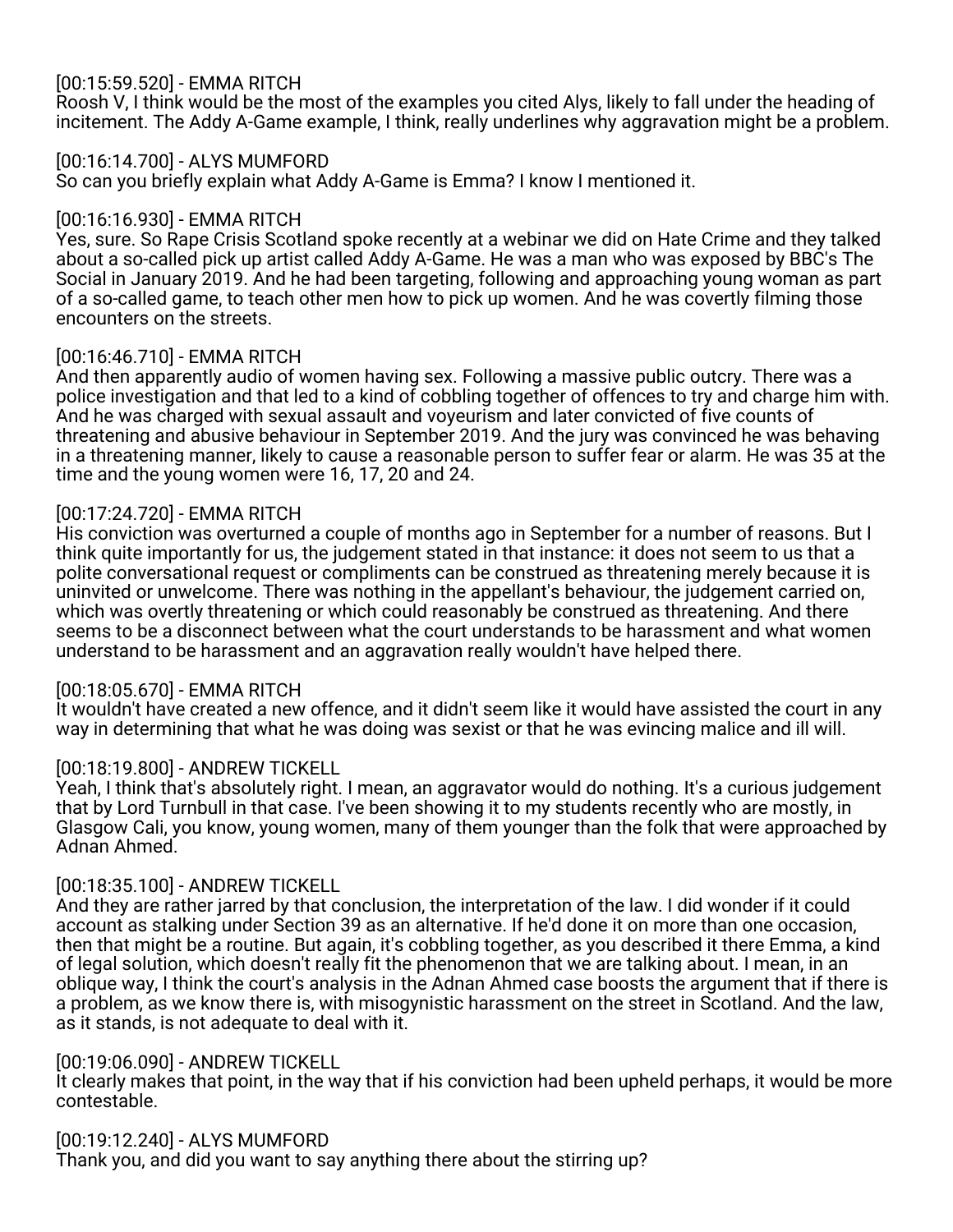# [00:19:14.760] - ANDREW TICKELL

Sure. Yeah. Stirring up offences. Yeah, most of the controversy on the bill has really focused on these stirring up offences. Now, at the moment in Scotland, there is only one stirring up of hatred offence on the statute books, that's stirring up of racial hatred. In England and Wales,

### [00:19:28.230] - ANDREW TICKELL

since 2006, there have been offences of stirring up hatred on the grounds of religion and of sexual orientation. But Scotland didn't embrace those and they didn't come in under devolution, except very briefly under the football legislation for religion. So Lord Bracadale and the Scottish government have accepted the idea that effectively, there should be stirring up of hatred offence for all of the different characteristics. Now, this has caused considerable consternation, partly because of how the Scottish government initially framed it. As all Legally Blonde fans know,

### [00:19:56.400] - ANDREW TICKELL

if you're going to have a criminal offence, you need to prove Mens Rea - the mental element around an offence. And the first version, the use of proposed, basically said that you would be guilty of an offence if your behaviour was threatening or abusive, and either intended to stir up hatred against the group in question or alternatively was likely to do so in all of the circumstances. And that last part of the test caused considerable anxiety. After all, you know, if I don't intend to stir up hatred, how do we judge whether it's likely or not that my behaviour is going to do that, encourage other people to hold antipathy against groups?

#### [00:20:30.300] - ANDREW TICKELL

Now, responding to the negativity around, the Justice Secretary knocked out that second element. So, now, in order to convict anyone of these offences, you'd have to prove threatening or abusive behaviour and that there was an intention on the part of the accused person to stir up hatred. Now in the media coverage, much of it that has followed and a bunch of the Holyrood submissions have followed, you may well think it's a minor change to the offence, but it's not it's huge. Now this idea that it's a small thing to prove that the person actually intended to stir up hatred is, I think, entirely without foundation.

#### [00:21:02.790] - ANDREW TICKELL

And from my perspective, at least, I mean, I suggested in my own submission that he should do this. I think it knocks out a bunch of the well-founded concerns about the impact this bill might have on terms of free expression. But the arguments about that continue as we speak.

#### [00:21:16.740] - ALYS MUMFORD

Great. Thank you. And we will again link to the evidence that Andrew mentioned there in the show notes if you want to read, or indeed watch, what he said.

[00:21:26.820] - ANDREW TICKELL It's a very long session two or three hours! [Laughter]

[00:21:31.350] - ALYS MUMFORD

We can put it in some time stamps! It's fine. [Laughter]

[00:21:33.510] - ALYS MUMFORD

You may be overestimating or underestimating the geekiness of our listeners.

[00:21:39.980] - ANDREW TICKELL

That's possible, I mean, it's a fascinating, fascinating session. I encourage everyone to watch it. [Laughter]. Academic impact in the real world.

### [00:21:45.240] - AMANDA STANLEY

So on the back of that, the Bracadale report recommended that gender hostility aggravation was adding to the existing list of characteristics like race and sexuality. And that's something that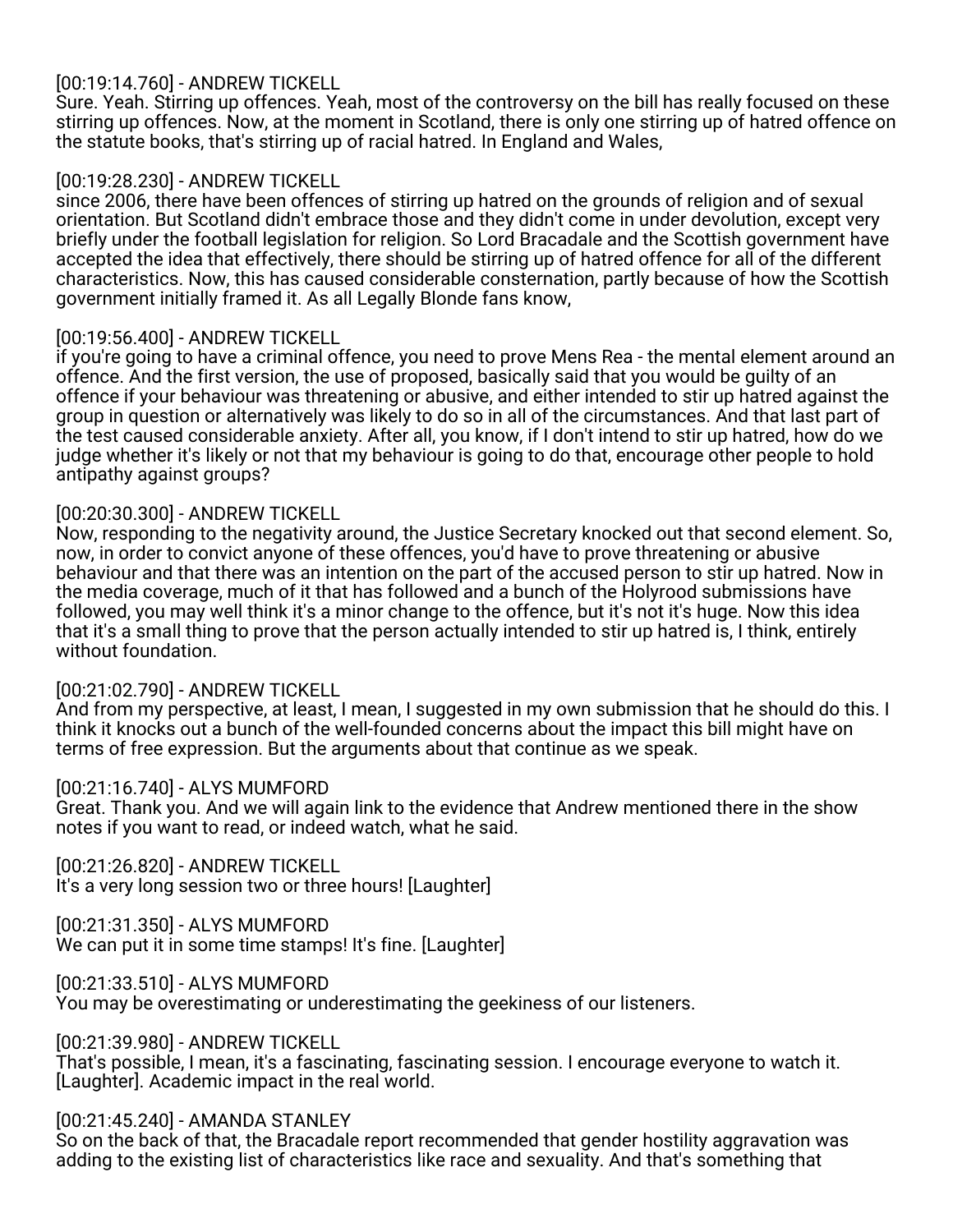Engender and other national women's organisations have been advocating not to do. Emma, why is that?

# [00:22:03.830] - EMMA RITCH

So, I think there's a couple of critical weaknesses for us with an aggravation approach. And the first is that it would create hierarchies within violence against women offences. So you could end up in the ridiculous scenario that an individual rape is recorded as being motivated by malice and ill will and another one is not. And secondly, we think that because there are such significant gaps in the law that Andrew has outlined, that potentially the Addy A-game instance, kind of underlines. And real gaps in understanding some of the gendered public and online sexual harassment, that an aggravation model just would not fill those gaps.

# [00:22:43.290] - EMMA RITCH

And so I think those are the kind of critical concerns we have about the aggravation model. When we look internationally and the work that Fiona Leverick and James Chalmers have done on this has been really, really helpful to Engender and other women's organisations. We find that in other jurisdictions, this adding sex or gender or some similar protective characteristic to a list of other protected groups in a Hate Crime law just hasn't been effective for women. And so in New Jersey, which has a population of around about nine million, they are currently seeing fewer than one report a year of Hate Crime based on sex.

### [00:23:25.470] - EMMA RITCH

So women just are not recognising themselves in the law. Police don't understand the offences that are being perpetrated against women as being Hate Crime. Prosecutors don't understand how women and hate crime fit together. And so it's really not being used as a way of disrupting misogynistic harassment or protecting women. And quite similar findings have emerged from the council of Europe, they looked at hate speech, hate crime provisions and really said, you know, gender for gender, for women, this just isn't working.

### [00:23:59.410] - ANDREW TICKELL

That's really interesting I mean, in terms of, you know, practically I wasn't aware that it was just one reported case.

### [00:24:05.350] - ANDREW TICKELL

I mean, that does suggest a kind of sheer mismatch, doesn't it, between public understandings of the law and people's own perception of what's happening to them and how the law might articulate or understand that.

### [00:24:15.290] - EMMA RITCH

You know, their law has been on the go for 20 years and they've had 18 reports during that time, according to Engender analysis and also other publications made by the state of New Jersey. So it's had a long time to bed in, a long time to be promoted and understood, and it just isn't working at all.

### [00:24:32.560] - EMMA RITCH

And conversely, I think we've seen the parliament and government since devolution, have actually done some really strong work on violence against women. And it's been informed by a feminist analysis of what violence against women is. Hate crime, especially the way we've framed it in Scotland, doesn't have that same understanding of power. And squishing women into a framework that isn't designed around our needs, just doesn't work. And we've seen that over and over again with the law.

### [00:24:59.980] - ANDREW TICKELL

Can I ask a question? Because it's something which I've been kind of wondering about under the law. As it stands, there's this standalone offence, of racialised harassment, racist harassment, which is not proposed to be got rid of by this bill, so it's going to remain on the statute book, according to the cabinet secretary. I mean, is it that the kind of model that you have in mind there, of a sort of misogynistic harassment type offence?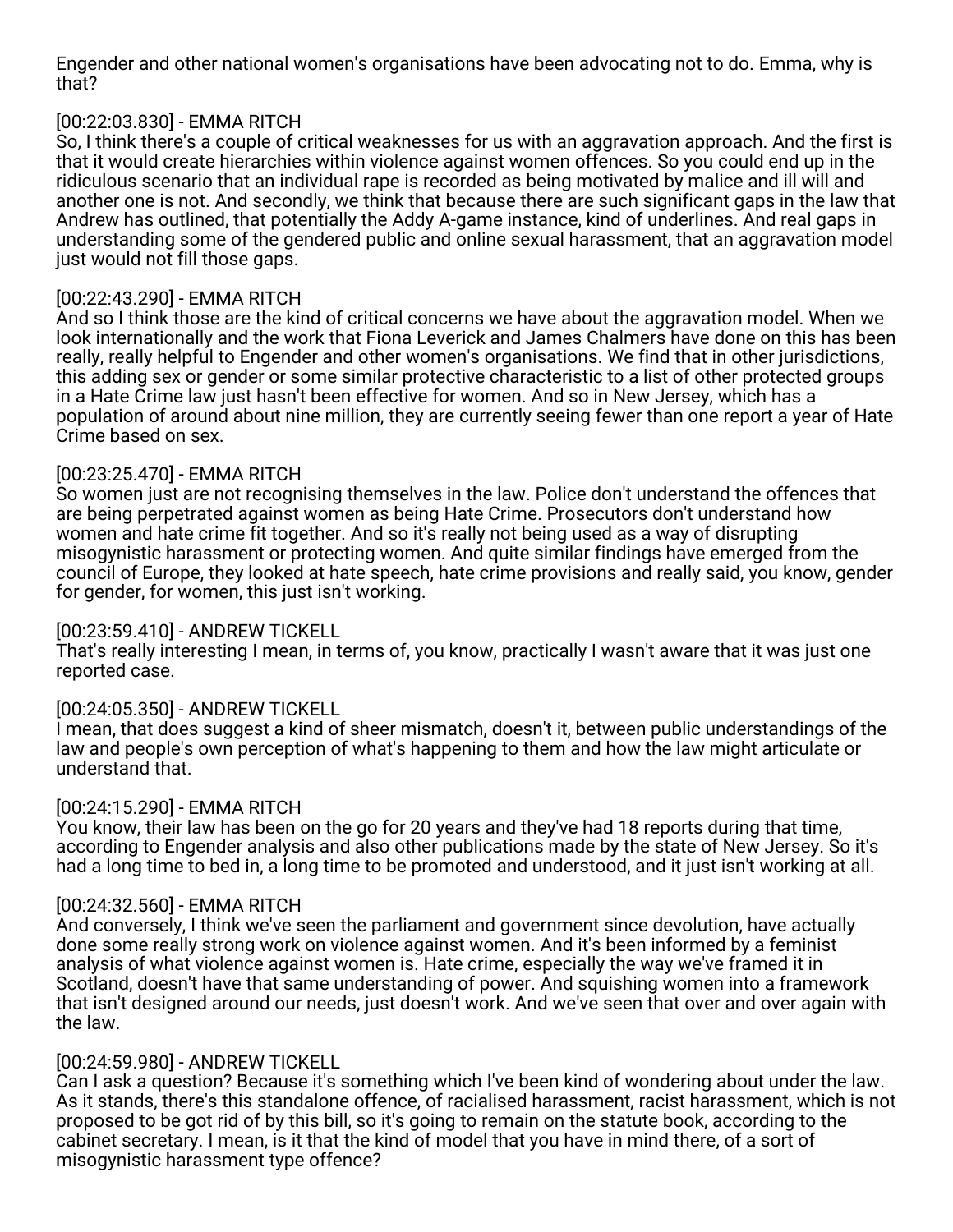# [00:25:18.830] - ANDREW TICKELL

I think it's in Section 50a of the Criminal Law Consolidation Scotland Act, 1995? You know how to tell them.

[00:25:25.300] - ANDREW TICKELL I mean, is that the kind of model that you have in mind, Emma? In so far as you've developed that?

# [00:25:29.620] - EMMA RITCH

Yeah, the proposals we've made for the misogynistic working group, and we don't know if they've been taken up yet or not. This Scottish government's agreed to the group, but hasn't said exactly what that's going to consist of. So what we've asked for is some analysis of what the gaps in the law are, and then the creation of a law that legislates into those gaps. So we think there's probably a wide range of things that are not covered. There's a whole range of experiences around public sexual harassment, online sexual harassment, potentially things like choking, which seem very under punished, considering how dangerous they are. That are perpetrated against women by men almost universally and yet there isn't much sanction for those.

# [00:26:16.510] - EMMA RITCH

So I think all of those types of things we would want the working group to consider, but really being very evidence-led, looking at women's experiences and then looking at the way the law responds to those.

# [00:26:27.550] - AMANDA STANLEY

Why is gender different to, for example, race where it does seem to have an impact? So like a key question, I think we understandably get asked a lot at Engender is, why not just take the aggravation? Why is that - isn't it better than nothing?

# [00:26:41.980] - EMMA RITCH

So the position I think Scottish government has is that the misogyny working group is going to consider whether having this sex aggravation is helpful or not. And I think it's right that that group does think about that in the round. But we are quite sceptical, I think, about the possible negative consequences of doing that. And there's a couple of things we're worried about, first of all, as I mentioned, Equally Safe, the Violence Against Women Policy Framework in Scotland is quite feminist.

### [00:27:09.070] - EMMA RITCH

It really understands well that violence against women is a cause and a consequence of women's inequality. But having a top line policy position doesn't mean that everyone understands that, and that all organisations and institutions responsible for implementing work to end violence against women deeply understand that themselves. So we do come across public bodies, individuals within them, that institutionally believe the same myths about what causes violence against women as the general public has. So it's caused by alcohol, poverty, short skirts.

### [00:27:41.650] - EMMA RITCH

Now, it's definitely not caused by those things, to be clear. But there are widespread misapprehensions about that. And so anything that undermines that understanding is concerning. And saying that some violence against women is motivated by men's animosity or malice and ill will and other violence against women is not motivated by that.

### [00:28:03.790] - EMMA RITCH

I think just interjects a whole set of confusion into why violence against women happens and how we stop it. I think there's also a concern with us about the danger of introducing what would be a symmetrical offence. So we're talking about a characteristic of sex. We're not talking about protecting women. And I think that ignores the social reality of who experiences misogynistic harassment. That just isn't an equivalent misandristic harassment that happens in Scotland. It doesn't constrain men's freedoms. It isn't understood by all men as a group to be something that creates fear and alarm.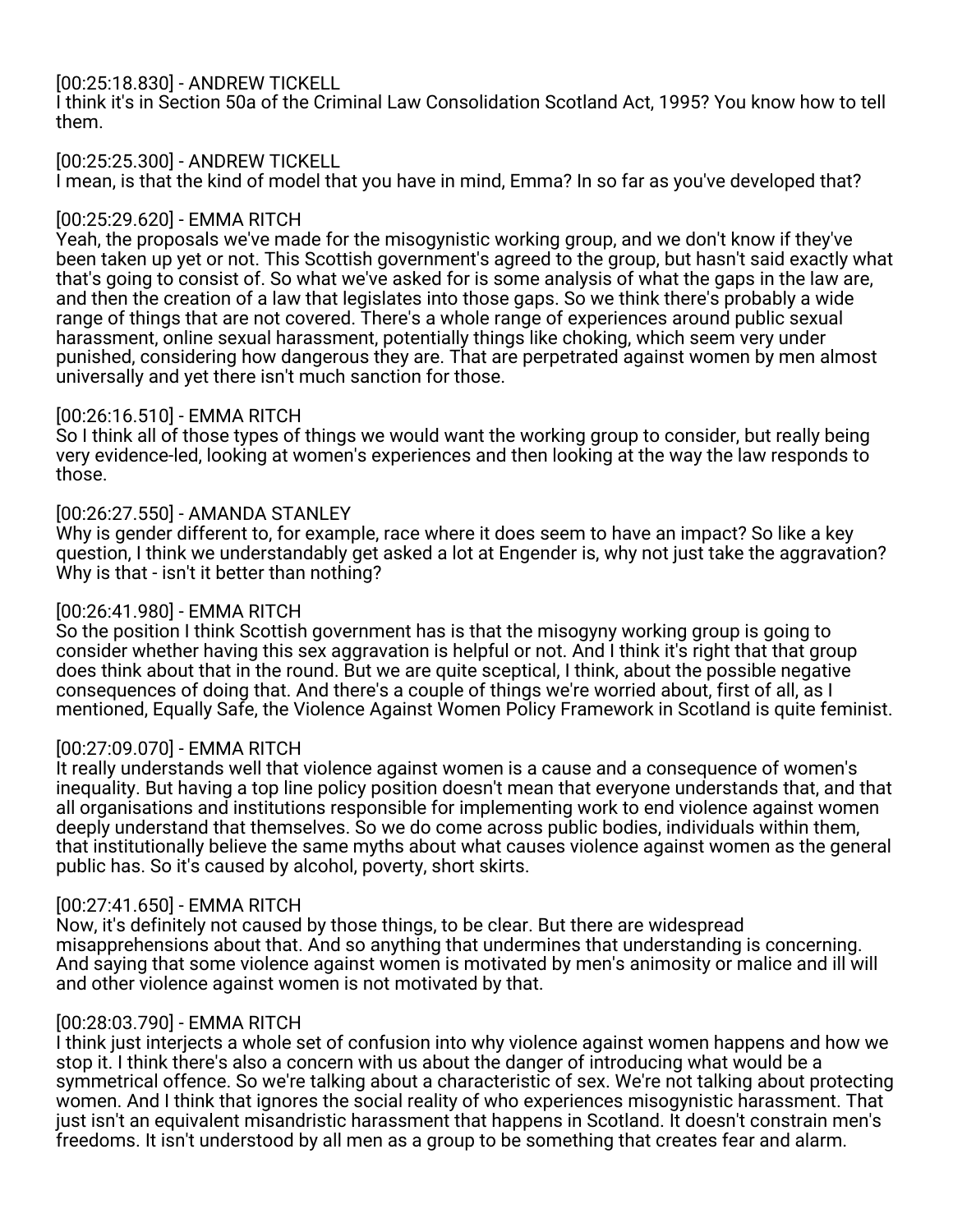# [00:28:42.550] - EMMA RITCH

There aren't hate crimes against men, because they are men. And yet introducing a symmetrical offence can present risks, and particularly to the kinds of feminist speech that Andrew was talking about with regards to the stirring up offense

#### [00:28:58.110] - ANDREW TICKELL And it's kind of interesting, though.

#### [00:28:59.250] - ANDREW TICKELL

I mean, The Law Society of Scotland obviously don't like the idea of just talking about misogyny and saying, what about misandry?

#### [00:29:05.060] - ANDREW TICKELL

It is sort of interesting, that idea, that kind of liberal legal idea of, sort of, let's efface questions of gender and sex from the law in general. You know, most of the modern statutes really try and avoid anything which definitively says much about who the person, either perpetrator or the complainer, might be in these types of cases. But, you know, in terms of this discussion around this, when I was sort of thinking about this, every year I ask my students about these kinds of things because very often I find my students are actually quite are quite sceptical, often of feminist analysis. Not all of them, but in general, they're not always really very on board with even the language of feminism and just trying to concretise, sort of, experiences that we all share of society in life.

#### [00:29:47.570] - ANDREW TICKELL

It's very striking that if you ask around things like street harassment, how many people have experienced these kinds of things, then all of the ethnic minority students have experienced it. And those that are perhaps more sort of visibly orientated towards sexual minorities experience it. All of the women, and who are the only people left in my class who never have experienced this?

#### [00:30:07.280] - ANDREW TICKELL

It's the central casting heterosexual men, you know. And I think for them, that's often a bit of a surprise. You know, they're 18, 19, 20 years of age. But I think they're often quite struck by just the visible isolation of their experience in a room, surrounded by other people for whom this is just taken for granted as a feature of life, you know.

### [00:30:26.600] - ALYS MUMFORD

Yeah, I mean, really interesting discussions about parallels with reverse racism and which again, doesn't exist. And also looking at, you know, the fact that these institutions, whether it's law, whether it's social media, whether it's politics, are from a misogynistic world. And, you know, we've all probably all our listeners - have had experiences of people's comments being flagged on social media if they seem to be anti-men. We've certainly had lots of those reported and things.

#### [00:30:56.900] - ALYS MUMFORD

So because of this lack of understanding of the power dynamics that exist in the real world, as it was. I'm going to close us off now and with a couple of sort of final questions. So one is just to draw again on this idea of the sort of potential negative side effects of the bills. We've covered the sort of symmetrical offence in a in a non symmetrical world.

#### [00:31:18.950] - ALYS MUMFORD

And we touched before on this idea of stirring up hatred and, sort of, freedom of speech, which is, as you say Andrew, been where lots of the press discourse has been around it. Has anyone got anything else to add around this idea of sort of potential things that we need to be vigilant for when we're looking at this Hate Crime legislation. And yeah, any other thoughts?

#### [00:31:37.850] - ANDREW TICKELL

Well, I suppose I mean, if you listen to much of the Scottish media, you think this is a bill which is mainly directed at male middle-aged columnists. [Laughter]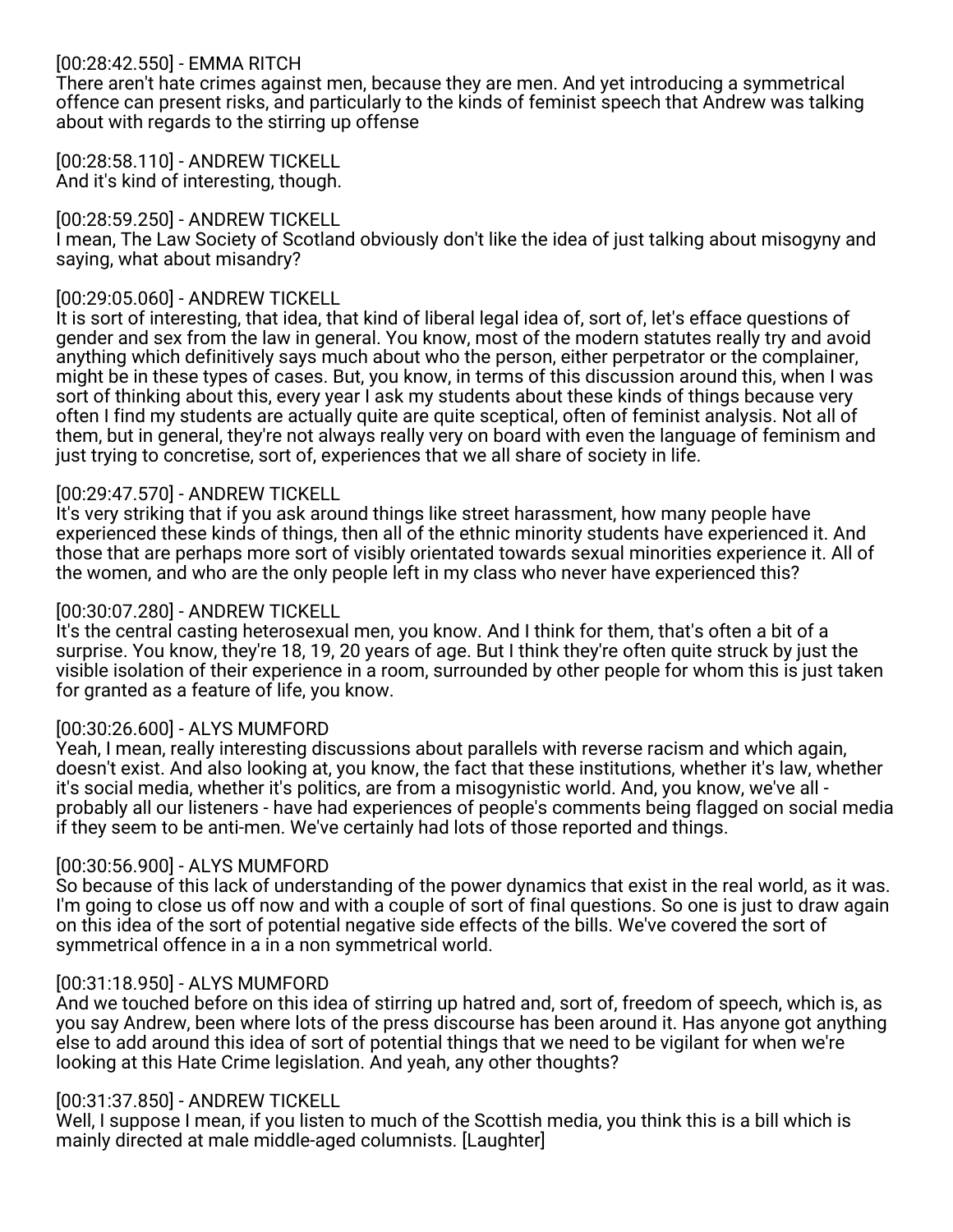# [00:31:44.780] - ANDREW TICKELL

Would be your strong impression if you follow much of the Scottish media. That's a grotesque, narcissistic, ignorant conclusion about what the realities of Hate Crime is experienced by people in Scotland. And I think we can never say that enough, in terms of it's not really about you.

[00:32:01.700] - MULITPLE VOICES [Laughter]

### [00:32:02.360] - ANDREW TICKELL

So, I think that's easily overlooked in this context. I do think, though, however, that in terms of sort of credibility, if you like, people have given themselves permission to say that this bill is any number of odious and misconceived things, which I think is very often exaggerated in terms of the rules on this. But I do think it's important it has credibility. I think it's important that it isn't perceived as some sort of erroneous or generally inappropriate thing for the Scottish Parliament or government to do.

#### [00:32:30.540] - ANDREW TICKELL

It's very easy to write these things off short-hand, but I do think it's the government's responsibility to kind of land this bill. And they have singularly failed to do so thus far, I think, in terms of winning over confidence.

#### [00:32:41.840] - ANDREW TICKELL

And I think there are ways that actually you could amend the bill to make that a little clearer. There's free speech provisions in the legislation at the moment,

#### [00:32:49.010] - ANDREW TICKELL

but they are only about issues of religion, and only about issues around sexuality. So if you are trying to encourage people to cease practising religion, well, that isn't in and of itself threatening or abusive. If you're critical of people who are gay in terms of the lifestyles, that is not in and of itself threatening or abusive. I think there is scope to sort of perhaps reassure parts of the Scottish public around this by taking another look at the defences. It's a defence to all of these charges to say, well, what I was doing was reasonable in the context.

#### [00:33:17.270] - ANDREW TICKELL

And that's a word which people are making great play of not being able to understand about what that can mean. But I think there is ways the Scottish government can signal who it's talking about and who isn't talking about in terms of this bill. So I've argued, I don't know if anything will come of it, but, you know, you could add a non-exhaustive list of things to that idea of reasonableness, to give people some reassurance.

#### [00:33:36.200] - ANDREW TICKELL

Listen, it's not about artists and theatres. It's not about locking up directors. It's not about lifting journalists. It's not about locking up editors. It's about none of these things.

### [00:33:47.990] - ANDREW TICKELL

And, I think it's a bit of mischief which is driven that, as an agenda around this bill, but I think there are kind of performative, if not legally necessary ways, that the text of the legislation could be amended. So this bill wins public confidence and its critics have less reason credibly to be critical. But we'll see how the bill goes. It's still a very early stage yet.

#### [00:34:08.230] - ALYS MUMFORD

OK, but how do we shut up some of those white male commentators?

# [00:34:14.410] - ANDREW TICKELL

Oh we want to shut them up! [Laughter] How do you - I think if people are ignorant and uninterested in obviating their ignorance of it, what can you do?

[00:34:25.510] - ANDREW TICKELL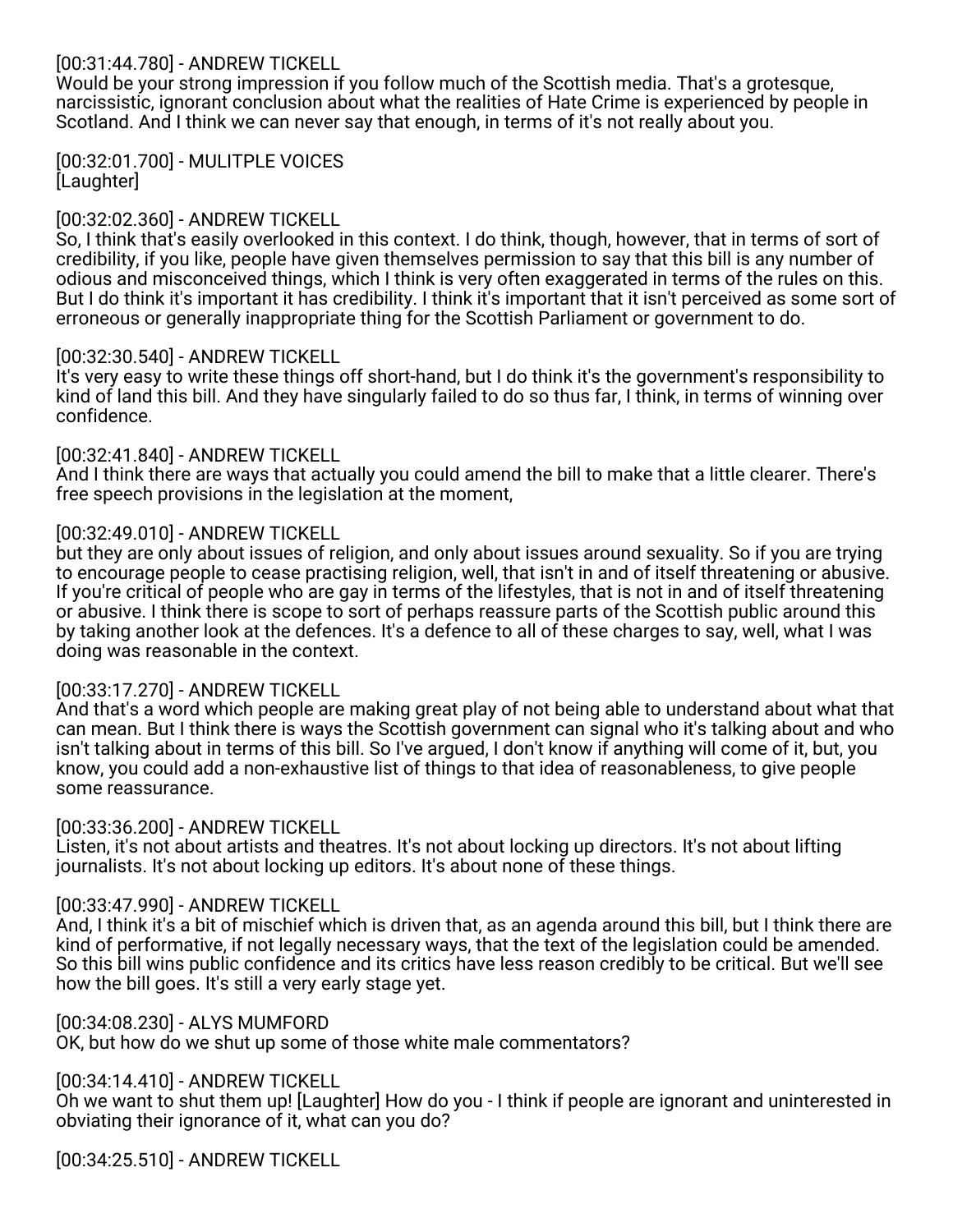I think there are some good faith and some bad faith critics of this bill. I mean, I was critical initially around the free speech dimensions of this, too. Those are concerns that I share. I think it's good that Holyrood is thinking about free expression. That's very often the Scottish Parliament hasn't really thought about those kinds of things.

# [00:34:38.440] - ANDREW TICKELL

But I do think it's, not just a shame, I mean, it makes me quite angry just the way some of this has been discussed in this cavalier, very privileged, very casual, sort of condescending way by people with nothing at stake. And as far as they seem to be able to see, only something to lose through this legislation. I mean, when I was giving evidence about the bill, I talked about a specific episode as a as a law lecturer where a few years ago students came to me and said, Andrew, I'm not coming to class tomorrow.

### [00:35:05.650] - ANDREW TICKELL

And, you know, usually it's the dentist appointment. Usually it's, you know, I'm taking my sister to the hospital or something like that. But this day was different. On this occasion. They were not coming to class because they had read in the news they'd seen on the Internet that tomorrow was punish a Muslim day, that flyers had circulated across the UK with a range of horrific forms of, suggestions about what you could do and win points in terms of Muslim people persecuting them, attacking them.

# [00:35:31.510] - ANDREW TICKELL

And these young women in Glasgow, from Glasgow, their mothers were anxious that they would go into uni. And I just I mean, I didn't know whether to blow a gasket or burst into tears at such a thing.

# [00:35:42.820] - ANDREW TICKELL

And if that's the reality of what we're talking about, our own stirring up of hatred, this giving yourself permission to discuss it in this sort of sneery way, which basically most of the mainstream media columnist types have done without any obvious, serious, morally serious reflection on that.

# [00:36:06.460] - ANDREW TICKELL

And I think it's pretty disgusting, to be honest.

### [00:36:10.000] - ANDREW TICKELL

So I take all of Emma's points, I mean, about the around issues around sex and gender. But I do find that the way this bill has been discussed, to be deeply demoralising about how seriously we take some of these issues.

### [00:36:21.100] - EMMA RITCH

Some of the public conversation seems to be being led by people who want to be protected from the law, rather than focusing on the groups who will be protected by the law.

### [00:36:31.000] - EMMA RITCH

And I think that the debate has really focused on questions of freedom of expression in a way that seems disingenuous in some quarters. Engender is certainly mindful, though, that laws like this have been used against feminist speech. And one of the most recent examples is a woman in France, Pauline Harmange, who wrote a short essay called I Hate Men. And one of the special advisers to France's Gender Equality Ministry actually wrote to the publisher of this essay and said that they should be wary of befalling France's Hate Crime law on that.

### [00:37:08.350] - EMMA RITCH

This actually had the opposite effect, I think to that he intended, in that they immediately sold out of the essay and had to reprint it 20 times. [Laughter]. So it actually got the ideas more out there. But I think other feminists in France were very concerned because to them the essay was about social interaction between women. It was about separatism, but it wasn't about hatred. And it certainly, according to them, did not include any references to violence. So I think in order to perhaps do what Andrew was describing, as something that was a little bit performative, but potentially reassuring. I think Engender has been keen to support a more generalist exception, a more generalist carveout that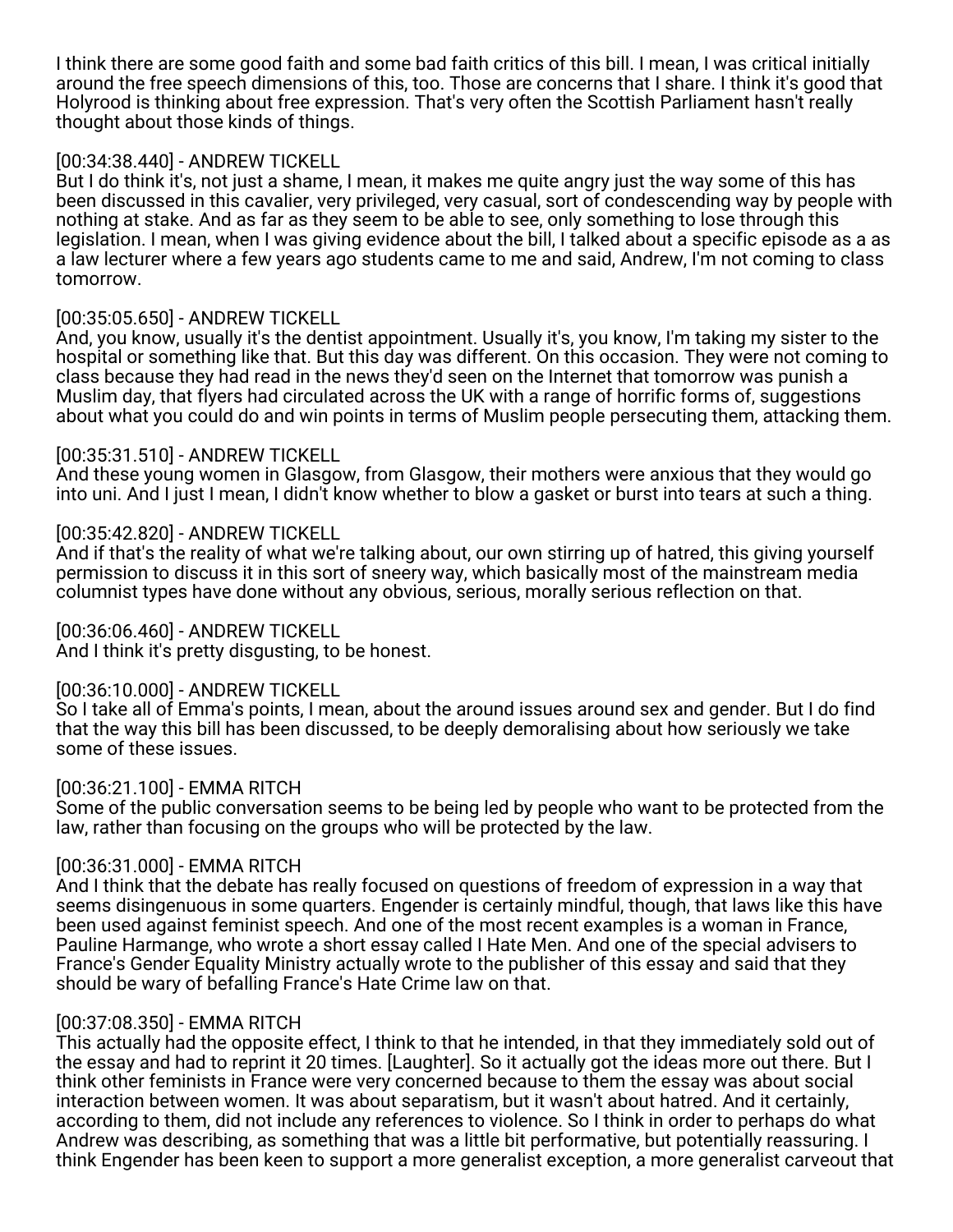would apply to all of the protective characteristics in the bill. But would be restricted to an assessment of the speeches contribution to necessary and political debates against the harm to a marginalised cause, group, or individual.

#### [00:38:03.610] - EMMA RITCH

So we've made that proposal to the Justice Committee. In terms of what we hope will happen next more detail on the misogyny working group. I think some clarity on what its remit is going to be. And then a piece of collaborative, creative legislation that really does start to get to grips with women's public sexual harassment, online sexual harassment, and creates a safer Scotland for women and girls to live in.

[00:38:31.150] - ALYS MUMFORD Boom. Thank you. Amanda, do you want to close us out?

[00:38:34.290] - AMANDA STANLEY Yes, yeah.

[00:38:35.140] - AMANDA STANLEY

Thank you both so much. That was so insightful. I'm sure we could have carried on talking about this for hours. I feel I can learnt a lot, [Laughter], which is what I love about recording these podcasts

#### [00:38:45.490] - AMANDA STANLEY

And yeah, thanks again to Andrew and Emma. So to close this off now, just, you know, to return to some lighter conversation, I'm going to ask for a final recommendation from everyone - perhaps some further reading on the topic, or it could be an upcoming event that you've seen online, or a thought for the day, or television, something! Let's start with Emma.

#### [00:39:08.300] - EMMA RITCH

Thanks, Amanda. Obviously, I recommend Engender's report on this, [Laughter]which is called Making Women Safer in Scotland. And that's also an absolute banger of an essay by Professor Liz Kelly on the Trouble and Strife website, which is mounting a feminist critique of Hate Crime as a concept. And I also recommend The Crown, which is full of problematics, but extremely pleasing autumn viewing [Laughter].

[00:39:34.910] - AMANDA STANLEY What a pivot. [Laughter]. Andrew, what about yourself?

[00:39:41.120] - ANDREW TICKELL

Jeez, that's a difficult one. I mean, emotionally, considering we're in what week - what seems like 148 of Tier Four lockdown, I'm mostly recommending to myself probably, gin, at the moment. [Laughter].

### [00:39:53.590] - ANDREW TICKELL

Well actually I have kind of moved on. I can recommend something a bit left-field. My friend Yalcich got me on to something which is called Cynar. I don't have ever encountered it? It's an Italian artichoke based bitters, which you can have -

[00:40:07.100] - AMANDA STANLEY Wow.

[00:40:07.640] - MULITPLE VOICES [Laughter]

[00:40:07.840] - ALYS MUMFORD I'm in.

[00:40:09.490] - EMMA RITCH That sounds amazing.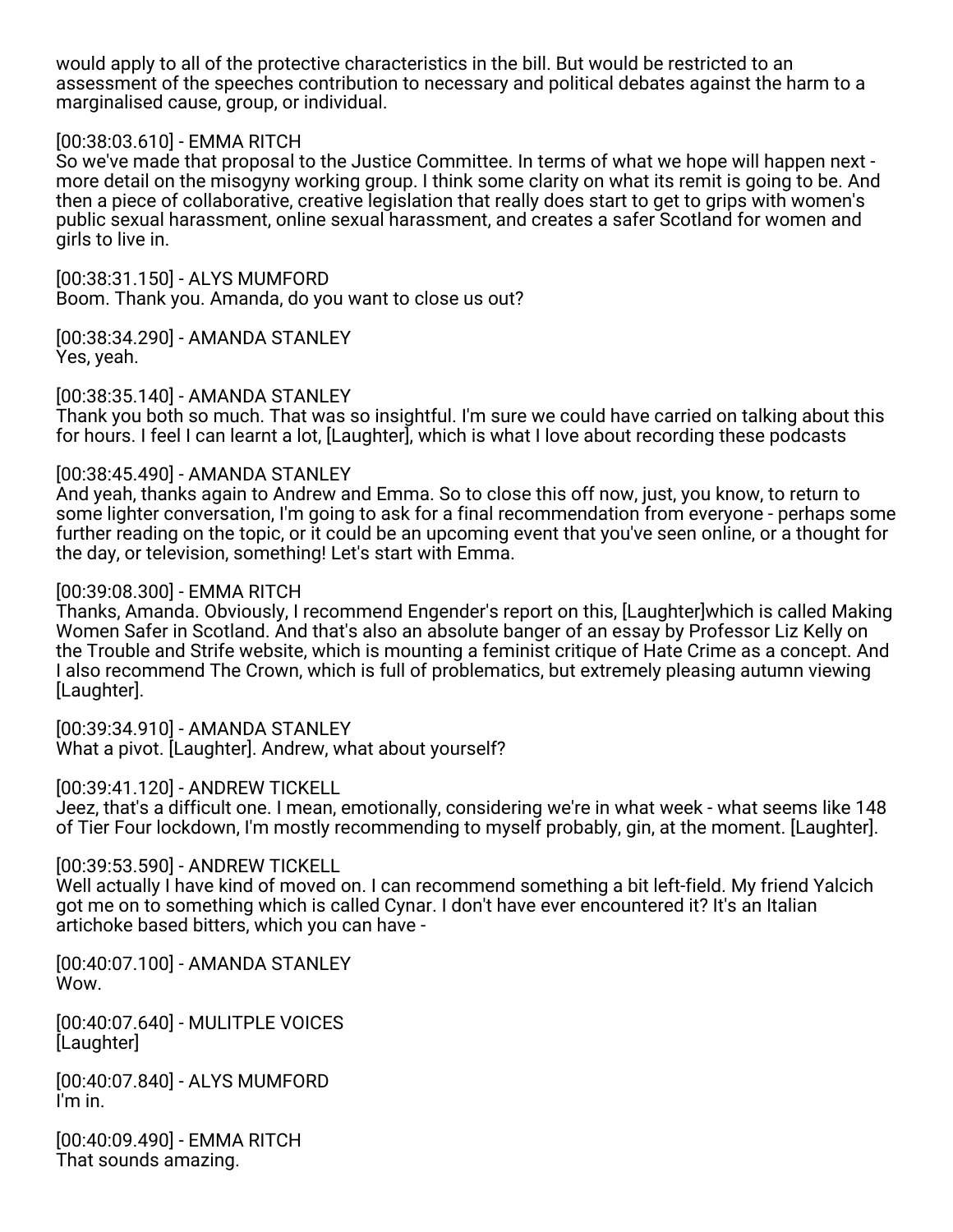[00:40:11.630] - ALYS MUMFORD I'm growing artichokes in my little garden! And it's very exciting.

[00:40:15.170] - ANDREW TICKELL

I don't know if you can do at home. [Laughter]. I mean I commend your bootleg still - but it's got a kind of, murky kind of, golden vibe to it.

[00:40:25.700] - ANDREW TICKELL I'm finding it very pleasing, it's getting me through. Put it that way, it's getting me through.

[00:40:30.440] - AMANDA STANLEY That sounds so delicious, and Alys I mean, hopefully we'll be out of this by this time next year. But there might be some artichoke moonshine from your crop by then?

[00:40:38.960] - ALYS MUMFORD I mean, currently I've got two leaves on my oldest eggplant, so it's going well. [Laughter].

[00:40:44.180] - AMANDA STANLEY A single batch!

[00:40:45.980] - MULITPLE VOICES [Laughter]

[00:40:49.670] - ALYS MUMFORD So Alys, what about yourself?

### [00:40:51.440] - ALYS MUMFORD

Okay, I really tried to think of something like feminist-y, but as I recommended feminist films at the start, I'm just going to say I've been really enjoying, to a ridiculous level, What We Do in the Shadows, again, probably it's very problematic.

[00:41:05.840] - ALYS MUMFORD

But it's a sort of spoof documentary about vampires living in Staten Island, based on the original film by Taika Waititi. And it is, it's just so joyful. I laugh like a drain. So you give yourself 25 minutes of joy of an evening.

### [00:41:24.530] - ALYS MUMFORD

And also I just remembered that this weekend was Engender's AGM. And as part of it, my colleagues indulged me by letting me host a quiz, as the fun bit after the AGM. And that will be available on Engender website. If you fancy doing some feminist emoji interpretation, there's a cracking music round. Yeah, if you're not totally sick of Zoom quizzes, feel free to use that for your next family gathering.

[00:41:50.780] - EMMA RITCH Best feminist quiz ever Alys.

[00:41:55.070] - ANDREW TICKELL This is quite good - from Buffy to vampires. It's really come full circle.

[00:41:57.760] - ALYS MUMFORD That's true. And we had a Legally Blonde mention. Podcast's have everything.

[00:42:02.930] - ANDREW TICKELL Well you know, Elle Wood's remains one of the finest lawyers known to humankind.

[00:42:07.640] - AMANDA STANLEY